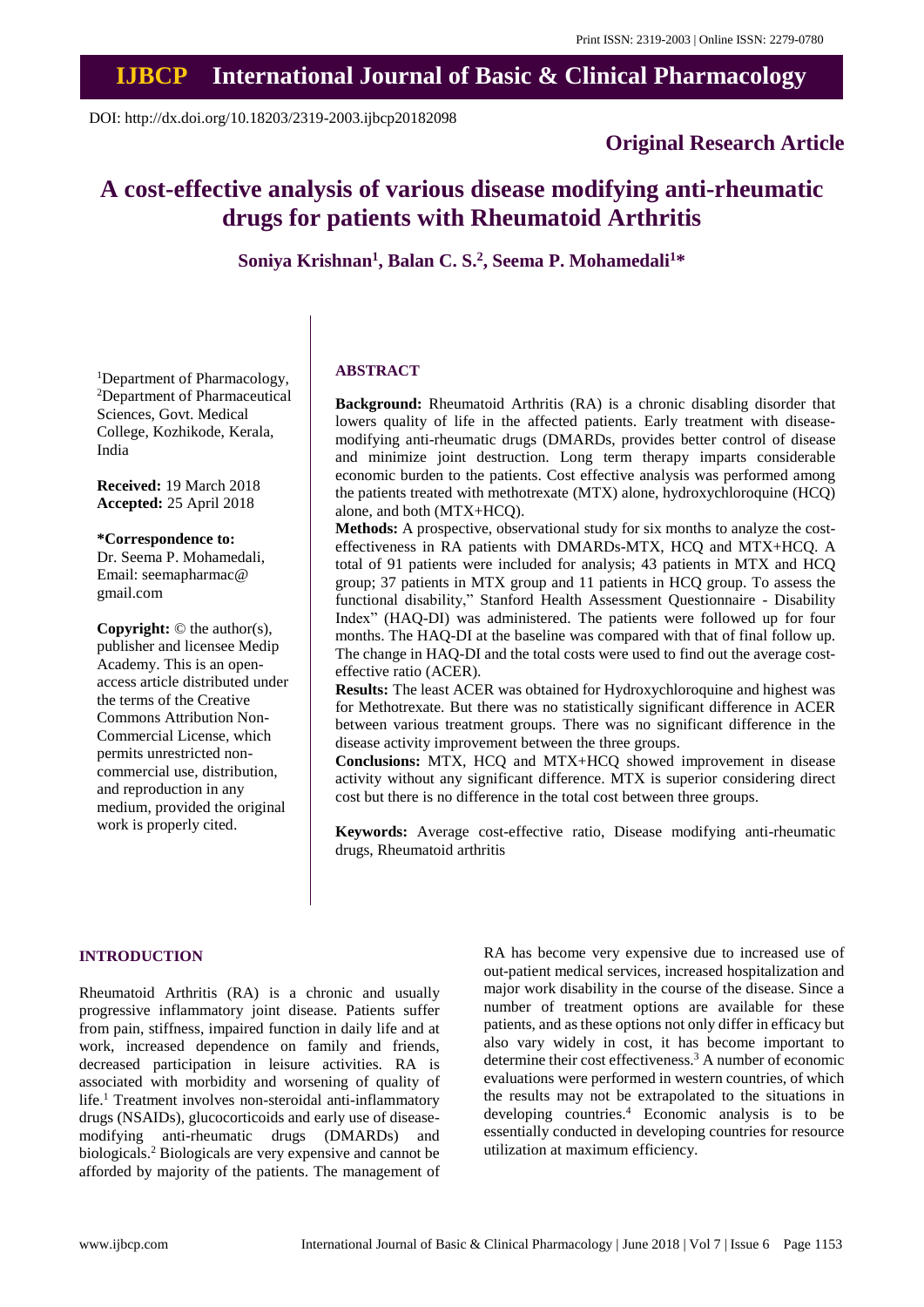This study is designed to find out the cost effective therapy among the various treatment alternatives with DMARDs in RA patients.

# **METHODS**

The present study was conducted as a prospective, observational study extending over a period of six months (from September 2010 to March 2011) to examine the cost-effectiveness of various treatment options with DMARDs, which are considered affordable to the study population - Methotrexate alone, Hydroxychloroquine alone, Methotrexate-Hydroxychloroquine combination in rheumatoid arthritis from a patient perspective. The study was carried out at the Rheumatology clinic of the Medicine Department in a tertiary care teaching hospital in south India and was approved by the Institutional Ethics Committee.

#### *Inclusion criteria*

- Age more than 18 years
- With a history of seropositive rheumatoid arthritis
- Has been prescribed with the protocol medications i.e., Methotrexate alone, Hydroxychloroquine alone, Methotrexate-Hydroxychloroquine.
- Has been prescribed with similar non-protocol medications like corticosteroids, NSAIDs etc.

## *Exclusion criteria*

- Patients with co-morbidities like liver failure, interstitial lung diseases
- Hospitalized patients
- Conditions like pregnancy, lactation

All the patients satisfying the inclusion criteria were selected for the study. Three groups of patients were considered for the study:

- Patients taking Methotrexate alone
- Patients taking Hydroxychloroquine alone
- Patients taking Methotrexate and Hydroxychloroquine

Patients taking non-protocol medications like NSAIDs or corticosteroids as adjunctive therapy may also be considered. An informed consent was obtained from all the patients. A questionnaire was then administered to the patients satisfying the inclusion criteria and collected data about patients' demographic details, disease activity, functional disability, medications and those concerning costs. To assess the functional disability," Stanford Health Assessment Questionnaire - Disability Index" was also administered. 5,6 The patients were followed up every two months for four months

The HAQ-DI at the baseline was compared with that of final follow up. The change in HAQ-DI and the total cost for the follow up period were used to find out the average cost - effective ratio. HAQ-DI consists of 16 questions on different activities grouped into eight domains. The highest score of each domain was summed and divided by eight to yield a continuous score from 0 (able to perform activities without difficulty) to 3 (unable to perform activities). The effect of DMARD treatment was calculated from the difference between the HAQ score at baseline and end of study  $(\Delta H A Q - DI)^7$ .

Costs are elicited from patient perspective. To evaluate the economic consequences, both direct and indirect costs were included. Direct costs are costs that are directly related to the intervention. It involves both medical and non-medical costs. 8-10

Direct medical cost involves: 11

- Cost of medications (both protocol and non-protocol medications)
- Cost required for laboratory investigation
- Cost of toxicity arising due to treatment
- Payment to the healthcare professional

The cost of commonly prescribed brands of each medication was collected from the nearby community pharmacies as well as from CIMS. The drugs were differentiated according to their strengths and the average cost for a single dose was calculated. For obtaining the daily cost, this average cost was multiplied with the dosing frequency. The average cost for laboratory tests was found out to calculate the ADR monitoring cost. To calculate the cost for healthcare professional's time, the salary of health care professionals was collected from the accounts department. Then mean salary per minute was calculated according to the formula:

Mean salary /min.  $=$  Annual salary (Hours/week) X (No. of weeks /annum) X 60

Direct non-medical cost comprises of:

- Transportation and food costs (average costs of visit per head X no. of persons X no. of visit)
- Out-of-pocket expenses for disease related activities and purchases (cost of knee cap, collar bandage etc.)

Indirect cost includes loss of productivity due to rheumatoid arthritis related disability. This is calculated by human-capital approach.

Monetary value of man days lost  $=$  No. of man-days lost  $X$ Personal daily income. The result of CEA is expressed as average cost effectiveness ratio (ACER). 12

$$
ACER =
$$
 Health care costs (₹)  
 Clinical outcome (not in ₹)

#### *Statistics*

The SPSS software was used to analyze the statistics. Chi square test was done to check the baseline significance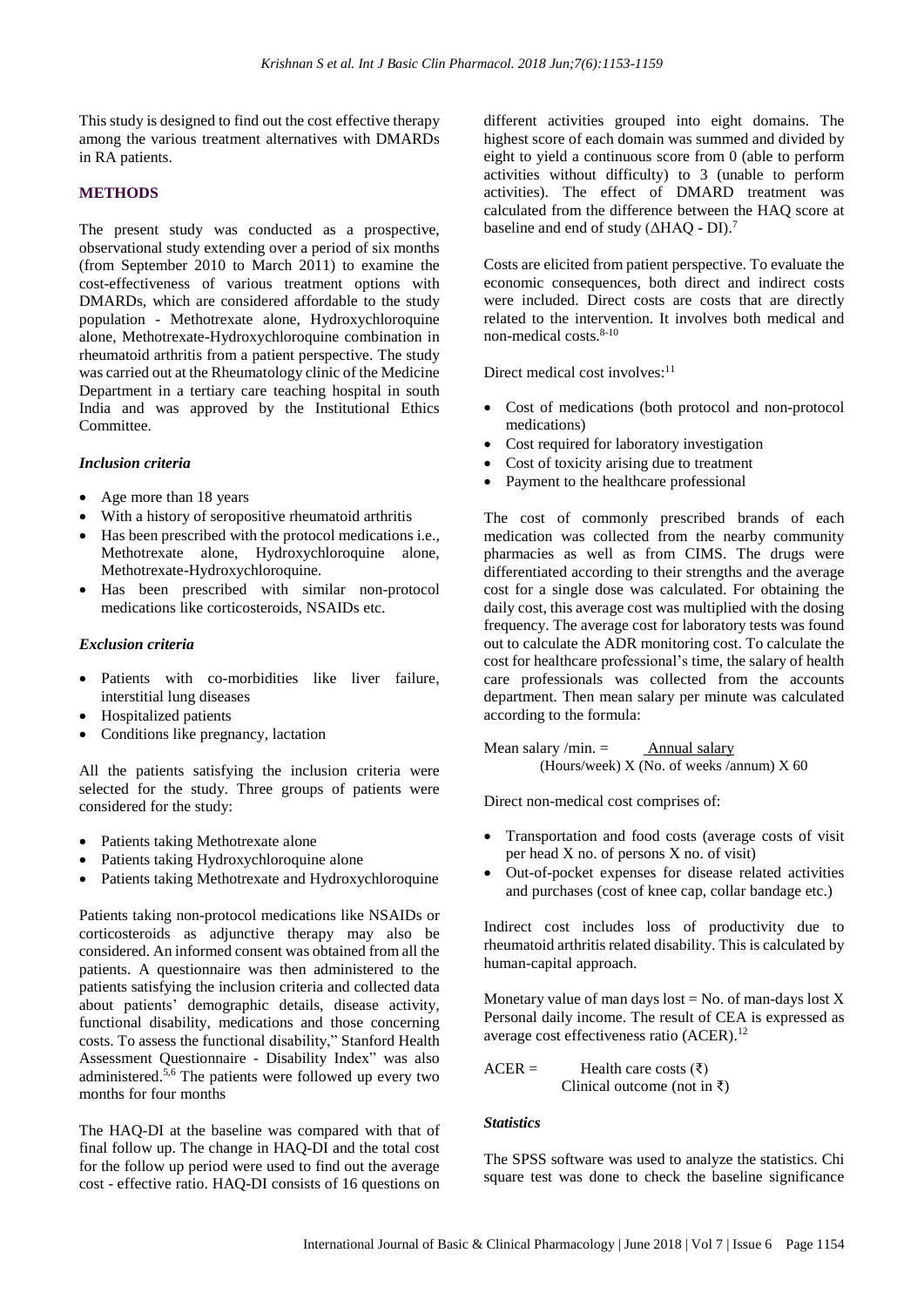between the groups. ANOVA was done to find the significance level between the groups. In this study, p<0.05 is considered statistically significant.

# **RESULTS**

A total of 129 RA patients were enrolled in the study. In one patient, the protocol medication was stopped because her disease was in remission. 37 patients were dropped out from the study during follow up due to financial constraints. Data from these patients were excluded from the analysis. Consequently, a total of 91 patients were included in the analysis; 43 patients in combined treatment group - MTX + HCQ; 37 patients in MTX group and  $11$ patients in HCQ group.

Mean age of the study population was 50years. Female patients accounted for 81% of the study population. Mean (SD) disease duration was 5.24 (4.62) years. Most of the patients were already on therapy with DMARDs with mean (SD) treatment duration of 2.92 (3.36) years. Commonly seen co-morbidities were diabetes mellitus (10 patients), hypertension (10 patients) and thyroid disorders (4 patients). Majority of the patients had no co-morbidities (68 patients). Majority of the study population (61.5%) were not employed. 36.3% were working as daily wages. There was no statistically significant difference in the demographic characteristics - age, gender, disease duration, treatment duration, and duration of current therapy- between the three treatment groups under study. There was no statistically significant difference in the baseline disease activity - swollen joint count (SJC), tender joint count (TJC), HAQ-DI score, ESR, duration of morning stiffness and pain between the three treatment groups under study (Table 1).

#### **Table 1: Baseline parameters of disease activity.**

|                   | MTX-<br><b>HCQ</b> | <b>MTX</b> | <b>HCO</b> | Sig.  |  |
|-------------------|--------------------|------------|------------|-------|--|
|                   | Mean (SD)          |            |            |       |  |
| <b>SJC</b>        | 4.14               | 5.03       | 1.73       | 0.315 |  |
|                   | (6.44)             | (6.96)     | (1.79)     |       |  |
| <b>TJC</b>        | 4.02               | 4.84       | 2.27       | 0.457 |  |
|                   | (5.85)             | (6.87)     | (1.68)     |       |  |
| HAQ-DI            | 1.04               | 1.09       | 1.08       | 0.927 |  |
|                   | (0.6)              | (0.71)     | (0.70)     |       |  |
| <b>ESR</b>        | 39.1               | 51.2       | 65.8       | 0.166 |  |
|                   | (27.8)             | (28.7)     | (53)       |       |  |
| Duration of       | 24.53              | 47.5       | 85         | 0.201 |  |
| morning stiffness | (23.7)             | (73.9)     | (85.3)     |       |  |
| Pain              | 47.2               | 45.9       | 48.5       | 0.514 |  |

Most of the patients (53.8%) had previously undergone treatment with other DMARDs. Majority of the patients were co-administering NSAIDs and steroids (79.1% and 83.5% respectively). There was no significant difference in the use of NSAIDs, steroids, other analgesics, and other complementary medications among the three treatment groups.

The most commonly seen ADR was gastritis due to NSAIDs. Alopecia, breathlessness and pruritus due to Methotrexate, facial oedema due to steroids were also seen. One patient had to stop Methotrexate due to pruritus.

# *Comparison of disease activity13-16*

# *Comparison of swollen joint count (SJC)*

There is no statistically significant difference in the reduction of swollen joint count between the three treatment alternatives under study.

# **Table 2: Comparison of Swollen Joint Count (SJC).**

|                 | <b>MTX-HCO</b>   | MTX    | <b>HCO</b> |       |  |
|-----------------|------------------|--------|------------|-------|--|
|                 | <b>Mean (SD)</b> |        |            | Sig.  |  |
| <b>SJC</b>      |                  | 5.03   | 1.73       | 0.318 |  |
| <b>Baseline</b> | 4.14(6.4)        | (7)    | (1.79)     |       |  |
| <b>SJC</b>      |                  | 1.21   | 0.6        |       |  |
| follow up       | 2.86(5.29)       | (2.49) | (0.89)     | 0.407 |  |

*Comparison of tender joint count (TJC)*

There is no statistically significant difference in the reduction of tender joint count between the three treatment alternatives under study.

# **Table 3: Comparison of tender joint count (TJC).**

|                 | <b>MTX-HCO</b> | <b>MTX</b> | <b>HCQ</b> |       |
|-----------------|----------------|------------|------------|-------|
|                 | Mean (SD)      |            |            | Sig.  |
| <b>TJC</b>      | 4.02           | 4.84       | 2.27       | 0.457 |
| <b>Baseline</b> | (5.85)         | (6.87)     | (1.68)     |       |
| <b>TJC</b>      | 2.7            | 1.1        | 0.6        | 0.440 |
| Follow up       | (5.14)         | 2.41       | (0.89)     |       |

*Comparison of erythrocyte sedimentation rate (ESR) 17*

There is no statistically significant difference in the reduction of ESR between the three treatment alternatives under study.

#### *Comparison of duration of morning stiffness<sup>18</sup>*

There is no statistically significant difference in the reduction of morning stiffness between the three treatment alternatives under study.

## *Comparison of HAQ-DI*

There is an overall significant improvement in HAQ-DI of all the patients (P value 0.000). But there was no significant difference in the HAQ-DI between three groups.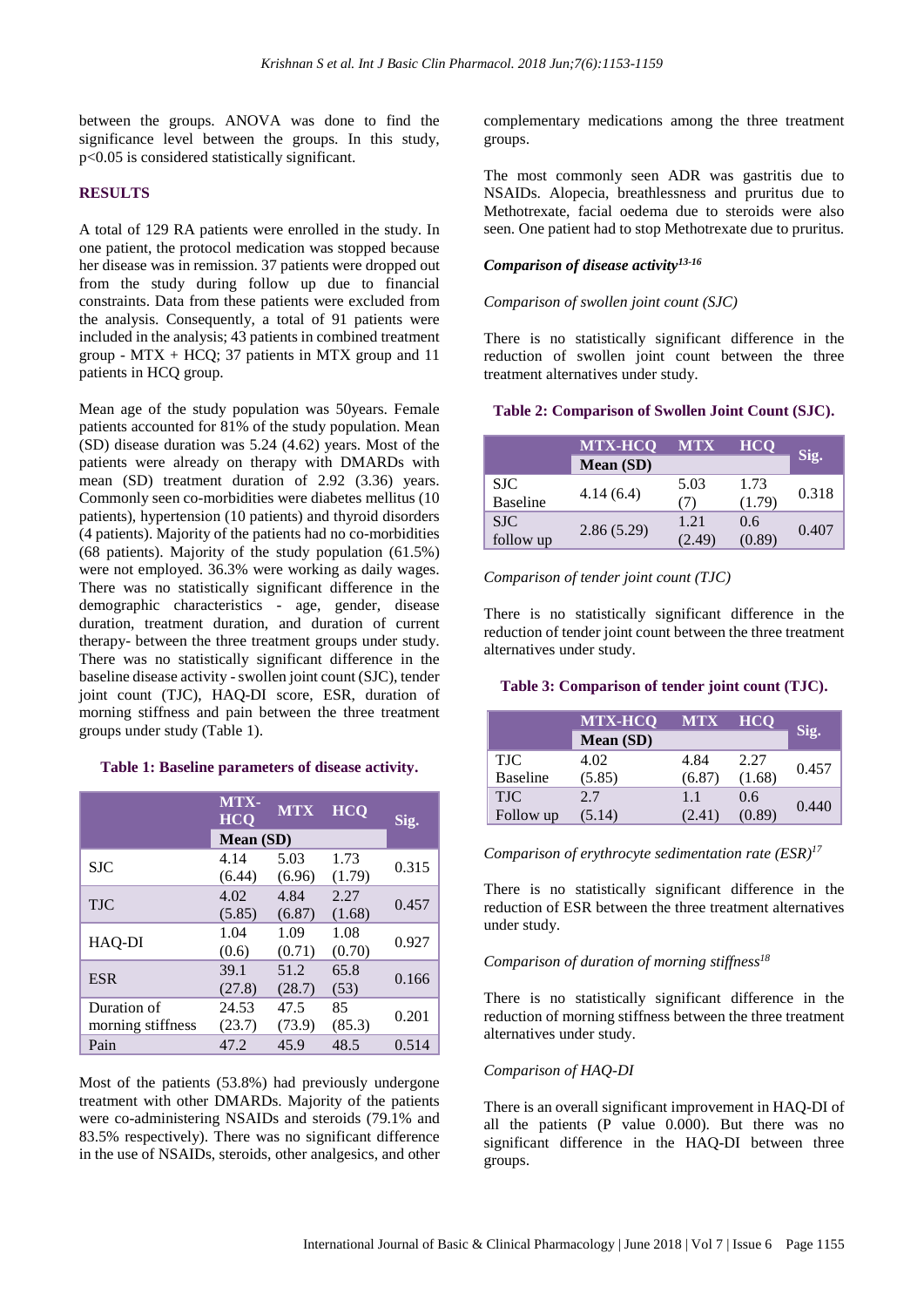#### **Table 4: Comparison of HAQ-DI.**

|                      | <b>MTX-HCQ</b><br>Mean (SD) | <b>MTX</b> | <b>HCO</b> | Sig.  |
|----------------------|-----------------------------|------------|------------|-------|
|                      |                             |            |            |       |
| HAQ-DI               | 1.04                        | 1.09       | 1.08       | 0.927 |
| <b>Baseline</b>      | (0.60)                      | (0.71)     | (0.70)     |       |
| HAQ-DI               | 0.69                        | 0.49       | 0.48       |       |
| Follow up            | (0.80)                      | (0.61)     | (0.62)     | 0.710 |
| $\triangle$ HAQ-DI * | 0.42                        | 0.54       | 0.65       | 0.379 |
|                      | (0.43)                      | (0.57)     | (0.73)     |       |

**\***∆ HAQ-DI = HAQ-DI baseline - HAQ-DI follow up, a positive value indicates improvement of function

#### *Comparison of pain (%)*

There is an overall significant improvement in pain of all the patients (P value 0.000). But there was no significant difference between the three groups.

#### *Comparison of costs between groups<sup>19</sup>*

Direct costs accounted for 64.1% of the total costs. Of these, direct medical costs represented 58.4% and direct non-medical costs represented 5.8%. Indirect costs comprised 35.8% of the total costs (Figure 1).

## *Direct medical costs*

There was statistically significant difference in acquiring the protocol medications - MTX, HCQ ( $p = 0.000$ ), and folic acid ( $p = 0.000$ ), and monitoring ADR ( $p = 0.000$ ) between the various treatment groups. There was no

statistically significant difference in acquiring OTC and complementary medications and in total cost required to prevent or treat ADR (p value 0.328 and 0.836 respectively) between the treatment groups. There was no significant difference in total cost required for nonprotocol medications ( $p = 0.222$ ) between the treatment groups.

There was statistically significant difference in total direct medical costs between the three treatment groups  $(P =$ 0.000).



## **Figure 1: Distribution of total cost.**

There was statistically significant difference in the total direct cost (P = 0.000), highest value (₹1637) was for the combination group (MTX-HCQ). But there was no significant difference in the total costs  $(P= 0.376)$  between the treatment groups.

# **Table 5: Mean (SD) of various components of direct medical costs incurred in RA patients receiving different DMARDs.**

| <b>MTX-HCQ</b> |       | <b>MTX</b> | <b>HCO</b> |       |          |       |
|----------------|-------|------------|------------|-------|----------|-------|
|                |       |            |            |       |          | Sig.  |
| 593.4          | 209.2 | 129.9      | 78.7       | 539   | 165.9    | 0.000 |
| 489.3          | 60.84 | 425.9      | 100.4      | 50    | $\Omega$ | 0.000 |
| 106            | 120.5 | 65.4       | 49.6       | 66.7  | 50.8     | 0.061 |
| 74.36          | 26.8  | 3.4        | 24.6       | 5.4   | 21.6     | 0.000 |
| 229.4          | 196.4 | 175.3      | 129.4      | 224.2 | 201.3    | 0.222 |
| 10.9           | 29.5  | 21.8       | 51.3       | 11.3  | 31       | 0.328 |
| 203.7          | 186   | 224.1      | 203.3      | 227.6 | 235.5    | 0.836 |
| 1528           | 394   | 989        | 321        | 1063  | 353      | 0.000 |
|                |       | Mean (SD)  |            |       |          |       |

Direct, indirect and total costs

#### **Table 6: Mean (SD) direct, indirect and total costs (₹) incurred in RA patients receiving different DMARDs.**

| <b>Cost category</b>        | <b>MTX-HCQ</b> |      | <b>MTX</b> |      | <b>HCO</b> |      | Sig.  |
|-----------------------------|----------------|------|------------|------|------------|------|-------|
|                             | Mean (SD)      |      |            |      |            |      |       |
| Direct (medical)            | 1528           | 394  | 989        | 321  | 1063       | 353  | 0.000 |
| Direct (non-medical)        | 109            | 73   | 134        | 157  | 123        | 78   | 0.512 |
| Total direct cost           | 1637           | 396  | 106        | 394  | 1185       | 379  | 0.000 |
| Indirect                    | 660            | 1714 | 967        | 2150 | 348        | 792  | 0.436 |
| Total (direct $+$ indirect) | 2297           | 1781 | 2073       | 2248 | 1534       | 1021 | 0.376 |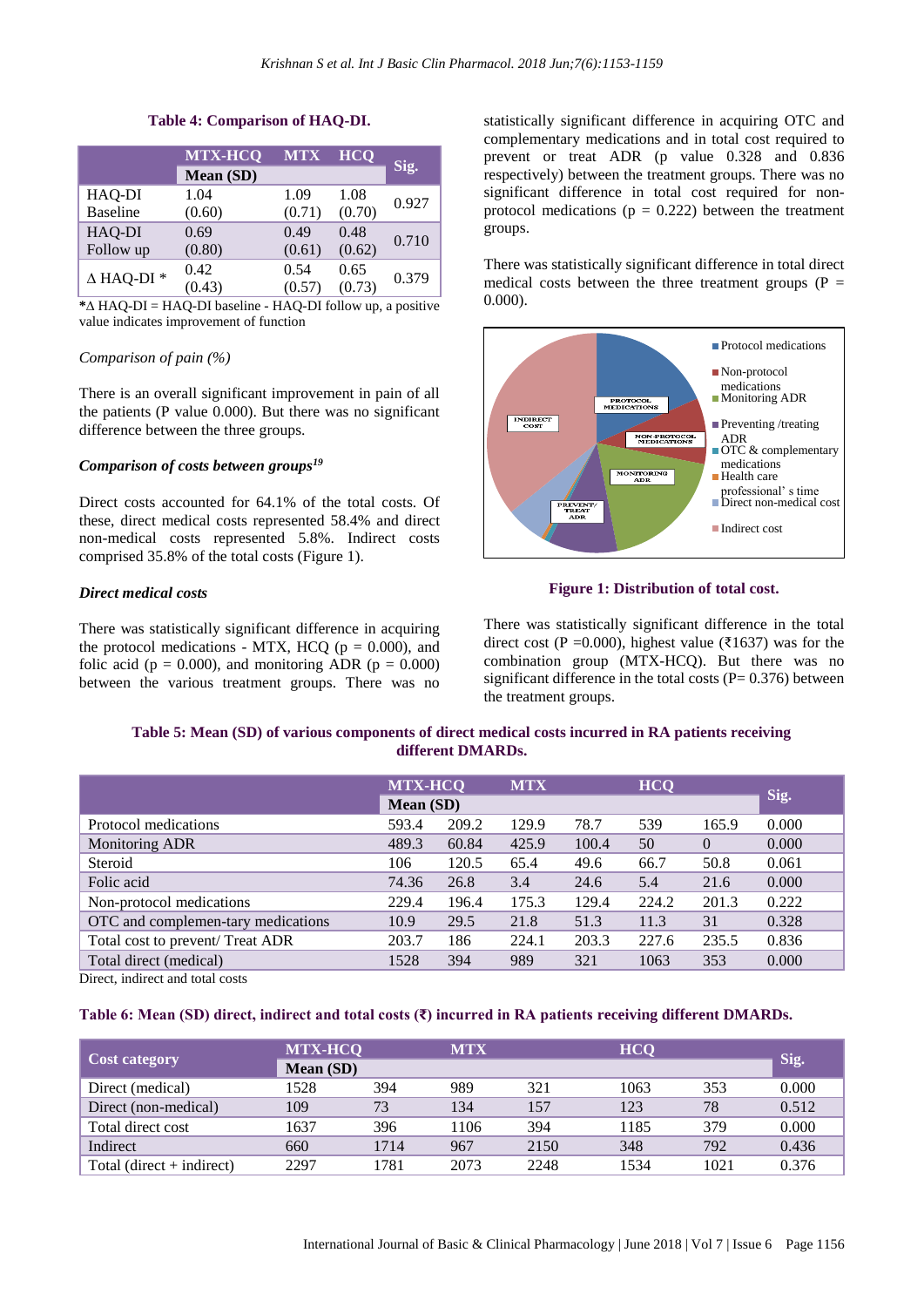#### *Average cost effectiveness ratio<sup>20</sup>*

The least ACER ( $\bar{\zeta}$  per outcome) was obtained for Hydroxychloroquine (2,544) and highest ACER was obtained for Methotrexate (6,125). But there was no statistically significant difference in ACER between various treatment groups.

**Table 7: Average cost-effective ratio of different DMARDs.**

| <b>DMARDs</b> | <b>Total</b><br>cost<br>$(\mathbf{\bar{z}})$ | <b>Mean</b><br>$\triangle$ <b>HAQ</b><br>DI | <b>Mean</b><br><b>ACER</b><br>(SD) | Sig.  |
|---------------|----------------------------------------------|---------------------------------------------|------------------------------------|-------|
| MTX-HCQ       | 2296.6                                       | 0.42                                        | 2,757<br>(11112)                   |       |
| <b>MTX</b>    | 2072.9                                       | 0.54                                        | 6,125<br>(9888)                    | 0.331 |
| HCO           | 1533.6                                       | 0.65                                        | 2544 (907)                         |       |

## **DISCUSSION**

Being a chronic disabling disease RA requires long time treatment with drugs. DMARDs are commonly prescribing group. Increase in the healthcare costs and limited healthcare resources, cost effective analysis of drugs are gaining much importance in developing countries like India. Majority of our study population were females. Mean age was 49 years and mean disease duration was around 5 years. The patients should obtain remission or at least a low level of disease activity using the most cost-effective therapy. Most of the patients were already on therapy with DMARDs.<sup>21</sup> The baseline disease activity parameters like swollen joint count, tender joint count, ESR, duration of morning stiffness, pain and HAQ-DI were similar between the groups. Direct costs accounted for 64.2% of the total costs. Of these, direct medical costs represented 58.4% and direct non-medical costs represented 5.8%. Indirect costs comprised 35.8% of the total costs. There was statistically significant difference in the total direct cost; highest value was for the combination group (MTX+HCQ). But there was no significant difference in the total costs between the treatment groups. The least ACER ( $\bar{\zeta}$  per outcome) was obtained for Hydroxychloroquine (2,544) and highest ACER was obtained for Methotrexate (6,125).

Patients had established RA with mild to moderate disease activity and slightly impaired functional status at study entry. However, approximately baseline HAQ score was greater than 1, which indicated clinically significant disability. <sup>5</sup> Since indirect cost considers the loss of productivity, this result indicates the extent of disability caused by the disease. Most of the patients had to quit their job due to the disease. This contributed highly to loss of productivity. 22

The study revealed that there was an overall significant improvement in the swollen joint count, tender joint count and HAQ-DI, but the differences were not significant between the three treatment groups. This shows that the effects of therapy were almost similar among the groups. 23,24

The study shows that there was a significant difference in direct medical costs i.e., the costs for acquiring the protocol medications, folic acid and monitoring ADRs. The combination group (MTX-HCQ) showed higher costs for acquiring the as mentioned category. Moreover, the combination group showed a high value for the total direct cost. But the total cost (direct and indirect costs) showed no significant difference between groups. This may be due to the difference in indirect costs i.e., the combination therapy might have improved the functional status of patients and hence loss of productivity may be minimum for the combination therapy. 25,26

In this study, MTX+HCQ were the mostly prescribed combined DMARDs. Manathip Osiri et al, determined the cost-effectiveness of various DMARDs compared with HCQ for rheumatoid arthritis (RA) treatment. The study concluded that  $MTX + HCQ$  was less costly and more effective than HCQ alone. MTX + SSZ and triple therapy  $(HCQ + MTX + SSZ)$  were more effective than HCQ with additional costs. <sup>10</sup> Axel Finckh et al, assessed the potential cost-effectiveness of major therapeutic strategies for very early RA. The study concluded that very early intervention with conventional DMARDs is cost-effective but the costeffectiveness of very early intervention with biologics remains uncertain. <sup>4</sup> Shini VK et al, conducted a study to determine cost effectiveness of various DMARDs used in the management of RA at a hospital in South India. Only direct costs were included in calculating total cost. The study concluded that the most cost effective combination of DMARDs was MTX + HCQ.<sup>11</sup>

Sukhpreet et al, calculated the treatment and monitoring costs in rheumatoid arthritis at a Government hospital in India. The average cost of drug treatment was found to be ₹999±76 per month. The average monthly direct cost of RA was estimated to be ₹623±31. The average indirect cost was found to be ₹368±62 per month. The average monthly cost of monitoring side effects in patients prescribed with DMARDs was 57±5.24 per patient. Methotrexate had the highest cost of monitoring while drug acquisition cost was least among all the DMARDs. The most expensive drug on the basis of acquisition cost, among DMARDs was found to be Leflunomide.<sup>26</sup>

Ferraz et al, compared the efficacy of Methotrexate (7.5mg/week) plus chloroquine (250mg/week) to that of Methotrexate alone (7.5mg/week) in 82 patients. After 6 months, the combination was more effective in tender joint count ( $P=0.04$ ) and HAQ ( $P=0.04$ ). The authors state that combined treatment was slightly more toxic and effective, although only 3 patients were withdrawn due to adverse effects out of 2 had combined treatment.<sup>27</sup> Monika Schoels et al, reviewed the cost effectiveness of rheumatoid arthritis (RA) treatments. The study concluded that despite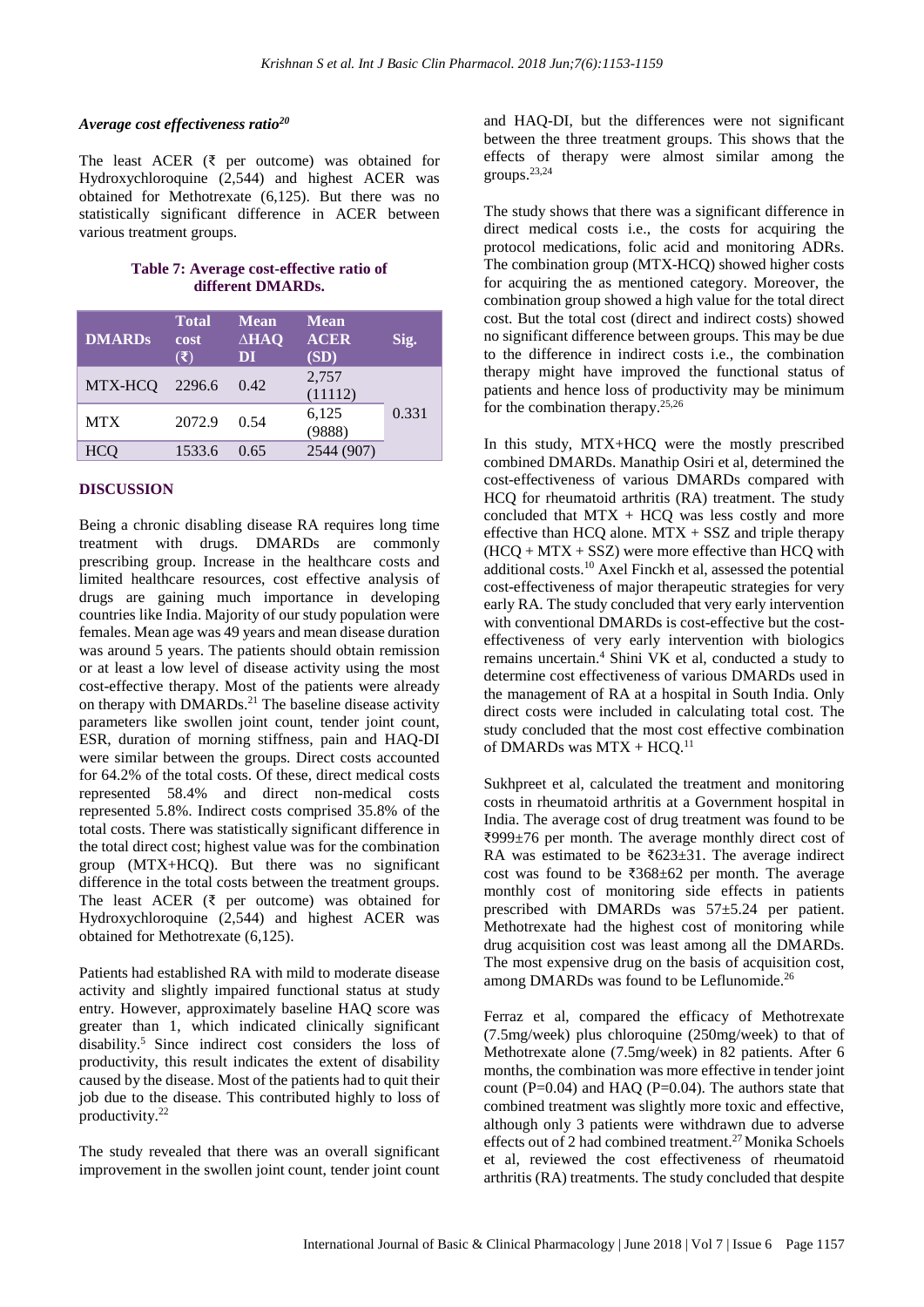diverse methodological approaches, health economic analyses are concordant: at onset of disease, traditional disease-modifying antirheumatic drugs (DMARDs) are cost effective- that is, treatment merits outweigh treatment costs. If DMARDs fail, therapeutic escalation with tumour necrosis factor  $α$  inhibitors (TNFi) is cost effective when standard dosing schemes are employed. If TNFi fail, rituximab or abatacept is cost effective.<sup>19</sup>

James R. O'Dell et al, evaluated the efficacy and safety of Methotrexate, sulphasalazine and Hydroxychloroquine and combination of these three drugs in the management of RA. The investigators looked for improvement in composite symptoms of arthritis and also evidences of adverse effects. Combination therapy with Methotrexate, sulfasalazine and Hydroxychloroquine is more effective than either Methotrexate alone or a combination of sulphasalazine and Hydroxychloroquine.<sup>28</sup>

## **CONCLUSION**

Three regimens of DMARDs (MTX, HCQ and MTX+HCQ) are found to be having similar efficacy. Cost effective wise all the three regimens are similar. Considering direct cost MTX is found to be superior among the three. Rheumatoid arthritis is a chronic disabling disease affecting joints causing destruction. Our study was planned for four months follow up due to constraints of time which may not pick up the long term improvements in such patients. Since not many studies are conducted in this aspect in South India, our results would provide basic data for future long duration communitybased pharmacoeconomic studies.

*Funding: No funding sources Conflict of interest: None declared Ethical approval: The study was approved by the Institutional Ethics Committee*

# **REFERENCES**

- 1. Mathew AJ, Antony J, Eremenco S, Paul BV, Jayakumar B, Philip J. Health-related quality of life in rheumatoid arthritis patients in South India. Singapore medical journal. 2009 Aug 1;50(8):800.
- 2. Cush JJ, Weinblatt ME, Kavanaugh A. Rheumatoid Arthritis: Early Diagnosis and Treatment. 2<sup>nd</sup> Edition, Professional Communications, 2008:324.
- 3. Maetzel A, Li LC, Pencharz J, Tomlinson G, Bombardier C, The Community Hypertension and Arthritis Project Study Team. The economic burden associated with osteoarthritis, rheumatoid arthritis, and hypertension: a comparative study. Ann Rheum Dis. 2004;63:395-401.
- 4. Finckh A, Bansback N, Marra CA, Anis AH, Michaud K, Lubin S, et al. Treatment of very early rheumatoid arthritis with symptomatic therapy, disease-modifying antirheumatic drugs, or biologic agents: a costeffectiveness analysis. Annals of Internal Medicine. 2009 Nov 3;151(9):612-21.
- 5. National Institutes of Health. The health assessment questionnaire (HAQ) disability index (DI) of the clinical health assessment. Available at https://www.niehs.nih.gov/research/resources/assets/ docs/haq\_instructions\_508.pdf.
- 6. Lillegraven S, Kvien TK. Measuring disability and quality of life in established rheumatoid arthritis. Clinical Rheumatology. 2007 Oct;21(5):827-40.
- 7. Bruce B, Fries JF. The Health Assessment Questionnaire (HAQ)Clin Exp Rheumatol. 2005;23(39):S14-8.
- 8. Sanchez LA. Pharmacoeconomics: principles, methods and applications. In: Di Piro JT, Talbert RL, Yee GC, Matzke GR, Wells BG, Michael Posey L, editor. Pharmacotherapy: a pathophysiologic approach. 6<sup>th</sup> Ed. USA: Mc Graw Hill; 2005:1-16.
- 9. HTA cost analysis methods. Available at: www.nlm.nih.gov › ... › NICHSR
- 10. Osiri M, Kamolratanakul P, Maetzel A, Tugwell P. Cost effectiveness analysis of disease modifying antirheumatic drugs in rheumatoid arthritis. Rheumatol Int. 2007; 27:1063-9.
- 11. Shini VK, Aboobacker S, Pahuja S, Revikumar KG, Bhasi R. Pharmacoeconomic study of DMARDs in the management of rheumatoid arthritis. International Journal of Pharmaceutical Sciences Review and Research. 2010; 5(3):148-54.
- 12. Revikumar KG, Miglani BD. Pharmacoeconomics and quality of life. In: Revikumar KG, Miglani BD. A text book of pharmacy practice. Ist ed. Maharashtra: Career publications; 2009:443-495.
- 13. Felson D, American College of Rheumatology Committee to Reevaluate Improvement Criteria. A proposed revision to the ACR20: the hybrid measure of American College of Rheumatology response. Arthritis Care & Research. 2007 Mar 15;57(2):193- 202.
- 14. Fries JF, Spitz P, Kraines RG, Holman HR. Measurement of patient outcome in arthritis. Arthritis Rheum. 1980;23:137-45.
- 15. Coons SJ. Health outcomes and quality of life. In: DiPiro JT, Talbert RL, Yee GC, Matzke GR, Wells BG, Michael Posey L, editor. Pharmacotherapy: a pathophysiologic approach. 6<sup>th</sup> Ed. USA: Mc Graw Hill; 2005:17-26.
- 16. ACR. Classification Criteria for Determining Progression of Rheumatoid Arthritis. Available at: https://www.hopkinsarthritis.org/physician-corner/ed ucation/arthritis-education-diagnostic-guidelines/.
- 17. Michael MW. Clinical and Laboratory Measures. In: Haynes, Barton F, Pisetsky, David S and St. Clair, E. William. Rheumatoid arthritis. Lippincott Williams & Wilkins, Philadelphia;2004:54-58.
- 18. Zatarain E, Strand V. Monitoring disease activity of rheumatoid arthritis in clinical practice: contributions from clinical trials. Nature Reviews Rheumatology. 2006 Nov:611-618.
- 19. Schoels M, Wong J, Scott DL, Zink A, Richards P, Landewé R, et al. Economic aspects of treatment options in rheumatoid arthritis: a systematic literature